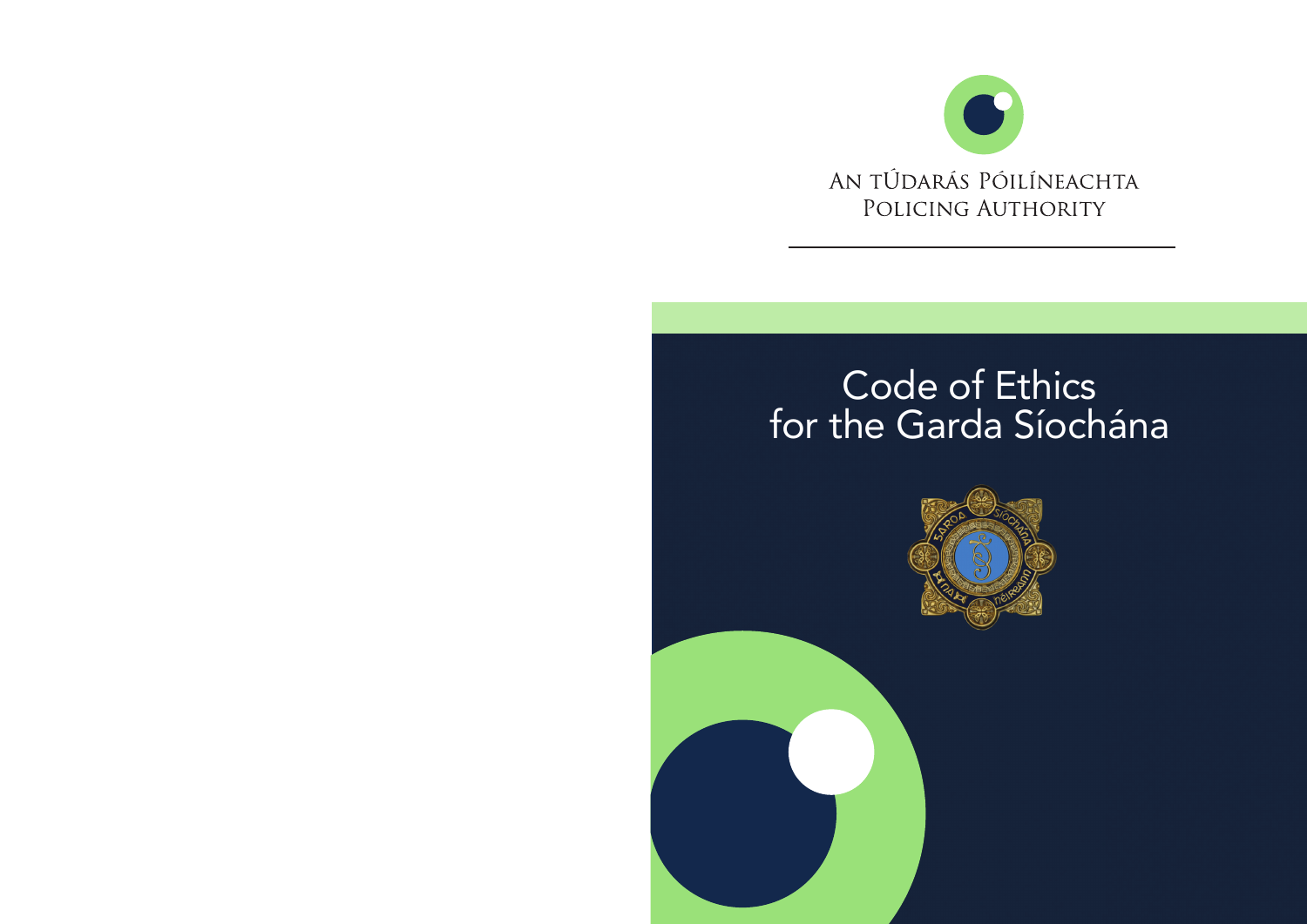# The Policing Principles

established by the Garda Síocháná Act 2005

Policing services must be provided:

- $\bullet$  Independently and impartially,
- In a manner that respects human rights, and
- $\bullet\,$  In a manner that supports the proper and effective administration of justice

Effective and efficient policing depends on securing the confidence, support and cooperation of local communities and engaging with those communities.

# AN TÚDARÁS PÓILÍNEACHTA POLICING AUTHORITY

# Code of Ethics for the Garda Síochána



ISBN: 978-0-9957249-0-7

Policing Authority, 90 King Street North, Dublin 7. email: info@policingauthority.ie

This document has been prepared using plain English writing and design guidelines.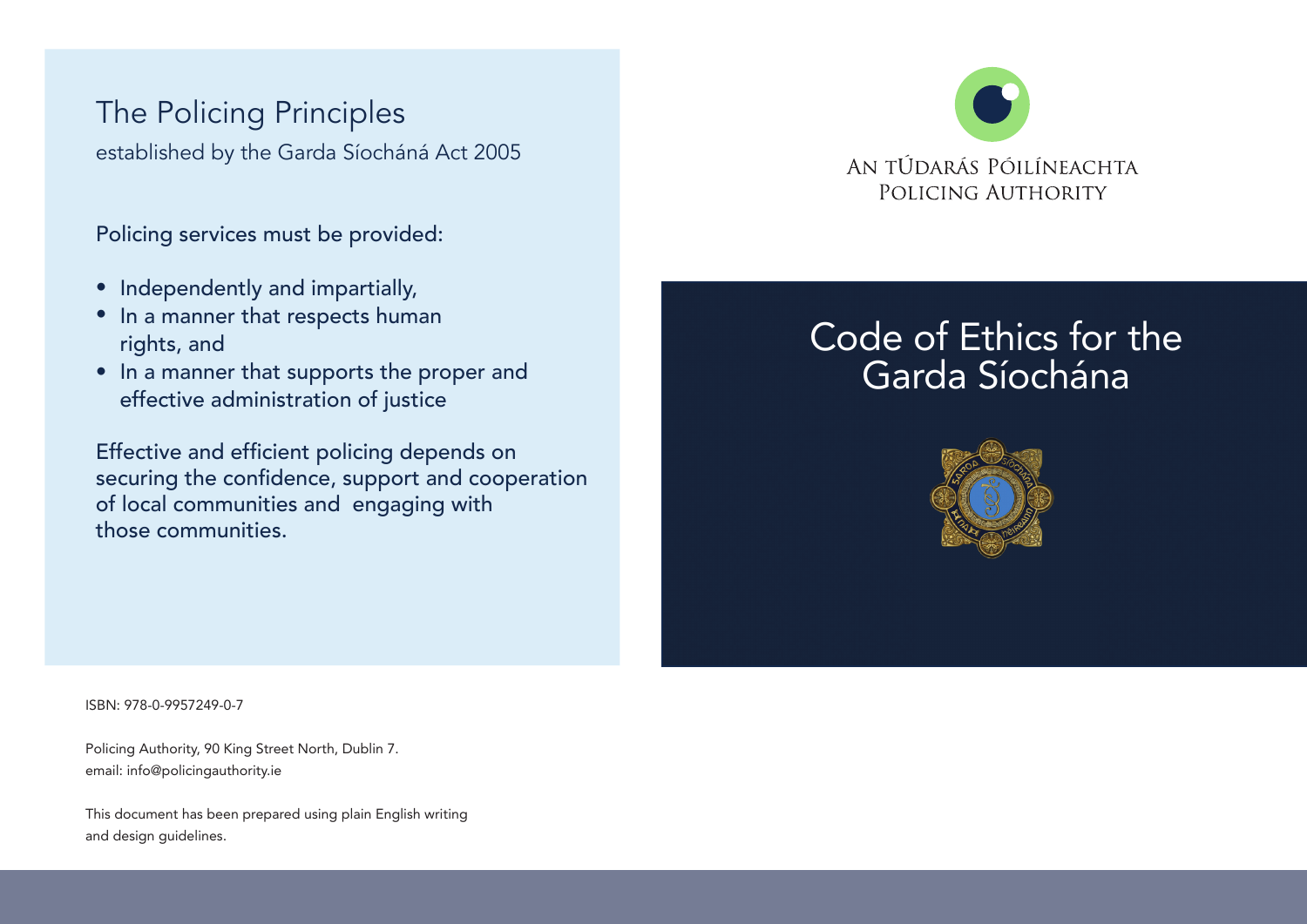### Garda Commissioner's Foreword

An Garda Síochána welcomes the establishment of a Code of Ethics which can only enhance the level of standards and conduct which is expected of everyone working in the organisation; in all our functions including assisting victims of crime; crime prevention; community engagement; crime investigation; road safety; and the delivery of our internal back of office services. I would like to thank the Policing Authority and all those who contributed time and energy; who made submissions; and who put forward ideas on the format and content of this new Code.

An Garda Síochána has a proud tradition in serving communities and protecting the State with over 16,000 dedicated Garda members, Civilians and Reserve members committed to the objective of ensuring that a functioning police and security service is the cornerstone of a democratic and progressive society. This Code builds on the core values of the organisation of delivering Service with Honesty; Accountability; Respect; Professionalism and Empathy.

Our founding Commissioner,

Michael Staines, envisaged the success of An Garda Síochána would be dependent on its moral authority as servants of the people. Michael Staines may never have envisaged the preparation of this document. However, he most certainly saw that the moral authority of the organisation came from the behaviours which are based on a set of ethical attitudes, beliefs and principles.

This Code sets out nine ethical standards and the ethical commitments required to meet these standards.

The ethical commitments do bring a new perspective on our tradition of service. However, this new perspective also adds new life to the core values of a proud organisation serving the community since the foundation of the State.

At the launch of the report "On the Importance of Ethics", one output of his ethics initiative, President Higgins reflected that Ireland is an ethical society, but that there is no longer a single moral authority or single set of values that are widely held. He arqued that this means there must be a renewed focus on the "common good". At the heart of the commitments in this Code is the principle that every Garda member, Civilian and Reserve member, of all ranks and grades, treats others the way they would expect to be treated themselves, in consideration of the "common good".

The next stage of this process will be to embed the Code into the day to day thinking and actions of the organisation. It is essential that the Code is embraced and understood by everyone in An Garda Síochána. In that regard, I look forward to the engagement of everyone working in An Garda Síochána and their representative bodies on the development of the training and implementation plan for the roll out of this Code.

#### Nóirín O'Sullivan

*Garda Commissioner*

## Authority Chairperson's Foreword

Police services the world over are conferred with great powers. Society consents to the use of those powers and trusts that they will be used in the common good. This simple equation asks a lot of police services.

In Ireland we ask a lot of the Garda Síochána. We ask them to keep us, our families and our communities safe – in our homes, in our cars, in public places. We ask them to keep our country secure. We ask them to work with communities to meet diverse needs and expectations. We expect them to respond when we're victims of crime. We expect them to be the backstop for a whole range of society's problems.

In carrying out their work we expect Gardaí to use the powers given to them in law to protect us, and we also expect them to use those powers proportionately and properly. "Properly" is a broad concept, extending beyond what may be written in the law from time to time. Society asks that those who work in the Garda Síochána demonstrate the highest standards of conduct in their professional and personal lives and this Code of Ethics reflects that.

Being seen to achieve high standards is at the heart of public confidence and support for the Garda Síochána. Public support for the Gardaí is already strong but can only be enhanced when the public can see that the men and women who work in their police service abide by the same rules that they themselves are expected to abide by, and hold themselves to standards which are not just in accordance with the law but are also ethical.

This Code of Ethics has been prepared by the Policing Authority in accordance with the Garda Síochána Act 2005. In preparing the Code, the Authority engaged with very many stakeholders in policing in Ireland. It held a number of stakeholder events and put out calls for written submissions.

The Authority gratefully acknowledges the ideas and comments which were received from a whole range of people, including those who work in the Garda Síochána, members of the public, and statutory and civil society organisations. Although we have not been able to accommodate the viewpoints of everyone, all contributions were fully considered and have informed the development of this Code.

Now that the Code has been established, it is vitally important that active steps are taken to ensure that it is embedded into the day to day work of the Garda Síochána. I welcome the commitment from the Garda Commissioner to ensuring that it becomes a living document.

The Authority is convinced that the Code can contribute to the renewal of the culture in the Garda Síochána, grow the Garda Síochána's positive relationship with Irish society, continue to promote trust in and respect for everyone working in the Garda Síochána, and thereby contribute to improving policing services in Ireland for everyone.

Josephine Feehily *Chairperson, Policing Authority*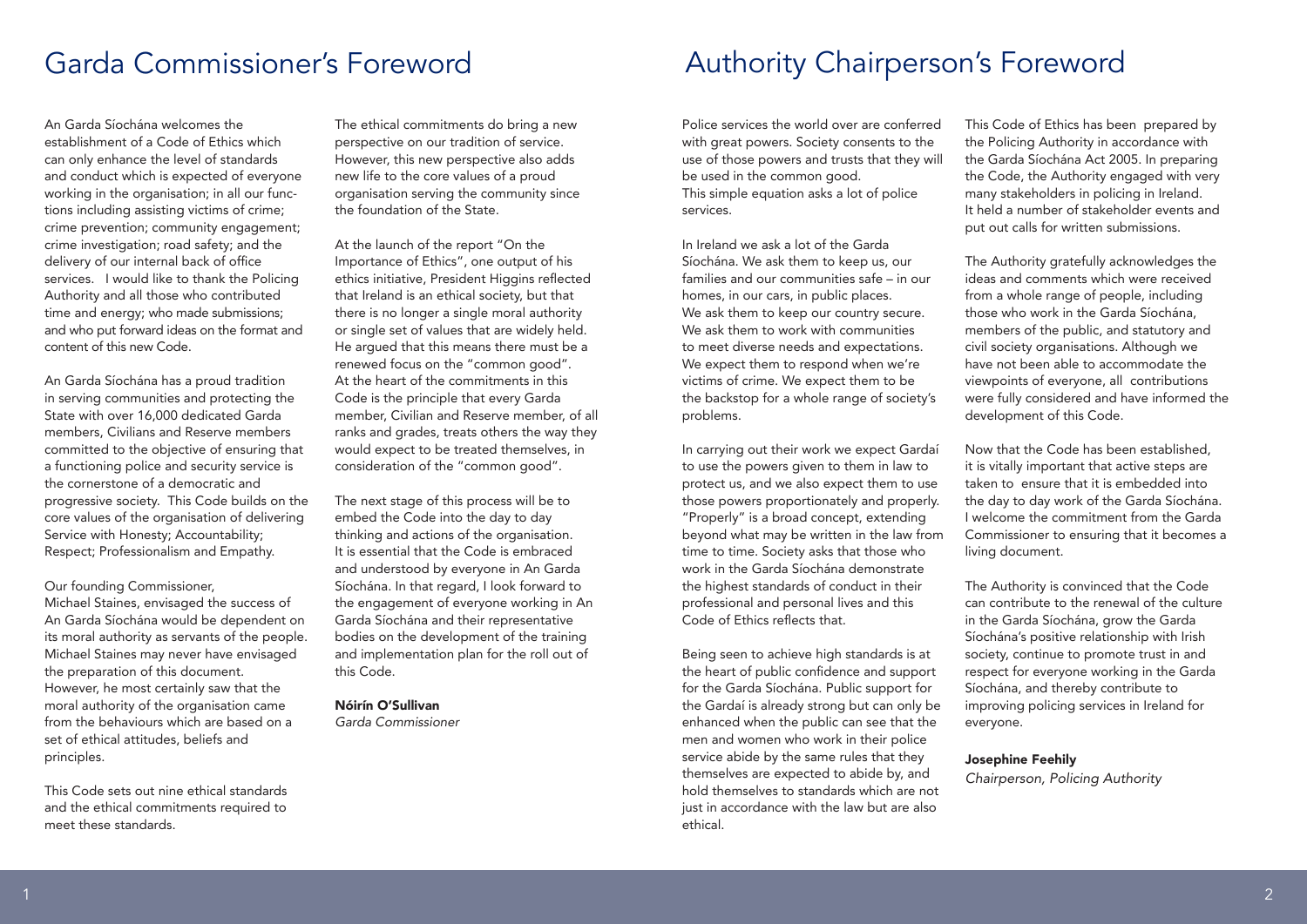# Introduction

The Code of Ethics for the Garda Síochána sets out guiding principles to inform and guide the actions of every member of staff of the Garda Síochána at every level of the organisation.

The Code is intended to inspire everyone working in the Garda Síochána to achieve high goals in daily work and life. Policing plays an essential and important role in the democratic life of the state and in the daily lives of its people. That is a high calling that merits clear, widely understood ethical standards. By promoting these standards, the Garda Síochána will build and maintain the trust of the public and contribute to a safe and peaceful society.

The standards contained in the Code will not come as a surprise to anyone who works in the Garda Síochána. The tradition of service for almost a century, the solemn declaration made on attestation, the internal codes of the organisation – all of these articulate values and set standards. In addition, there is a wide range of Civil Service and Garda policies and procedures that reflect statutory provisions or guide behaviour. What is important about this Code is the clear statement it makes to the public, the fact that it has a statutory basis and that its implementation will be overseen by the Authority.

The Code sets out nine standards of conduct and practice for everyone in the Garda Síochána, each with a number of commitments. It has been developed by the Policing Authority in accordance with the Garda Síochána Act 2005, as amended in 2015. The Code has regard to the Policing Principles set out in that Act.

Those principles provide that policing must be carried out in a manner that is independent and impartial, that respects human rights, and that supports the proper and effective administration of justice. This Code does not apply in isolation. It should be read in the context of relevant national and international law, as well as applicable Civil Service and Garda policies.

Many working in the Garda Síochána have significant autonomy in their daily duties. They are required to exercise considerable discretion in fulfilling their responsibilities. They are on the spot; they respond to given situations; they make instant decisions. This Code does not change that. But this autonomy and need for discretion means that ethical behaviour is an essential part of the work of everyone in the Garda Síochána.

This Code is at once a statement of the ethical requirements for everyone working in the Garda Síochána and a clear indication to the public of the norms of behaviour that they are entitled to expect. Policing is an honourable profession of which the public expect the highest standards of conduct and practice. While they adhere to the standards set out in this Code, those working in the Garda Síochána deserve the trust and support of the public.

Close co-operation and team spirit are essential for those who work for the Garda Síochána. However, the primary loyalty must be to the public whom the Garda Síochána are here to serve. As a result, there is a duty to the public and to the organisation to speak openly within the organisation about things that could be done better or should not be done at all. There is also a corresponding duty to respond with openness and encouragement to those who speak up, with a willingness to acknowledge error, to learn and to change. This will serve to improve the work and the reputation of the Garda Síochána.

Policing is an honourable profession of which the public expect the highest standards of conduct and practice.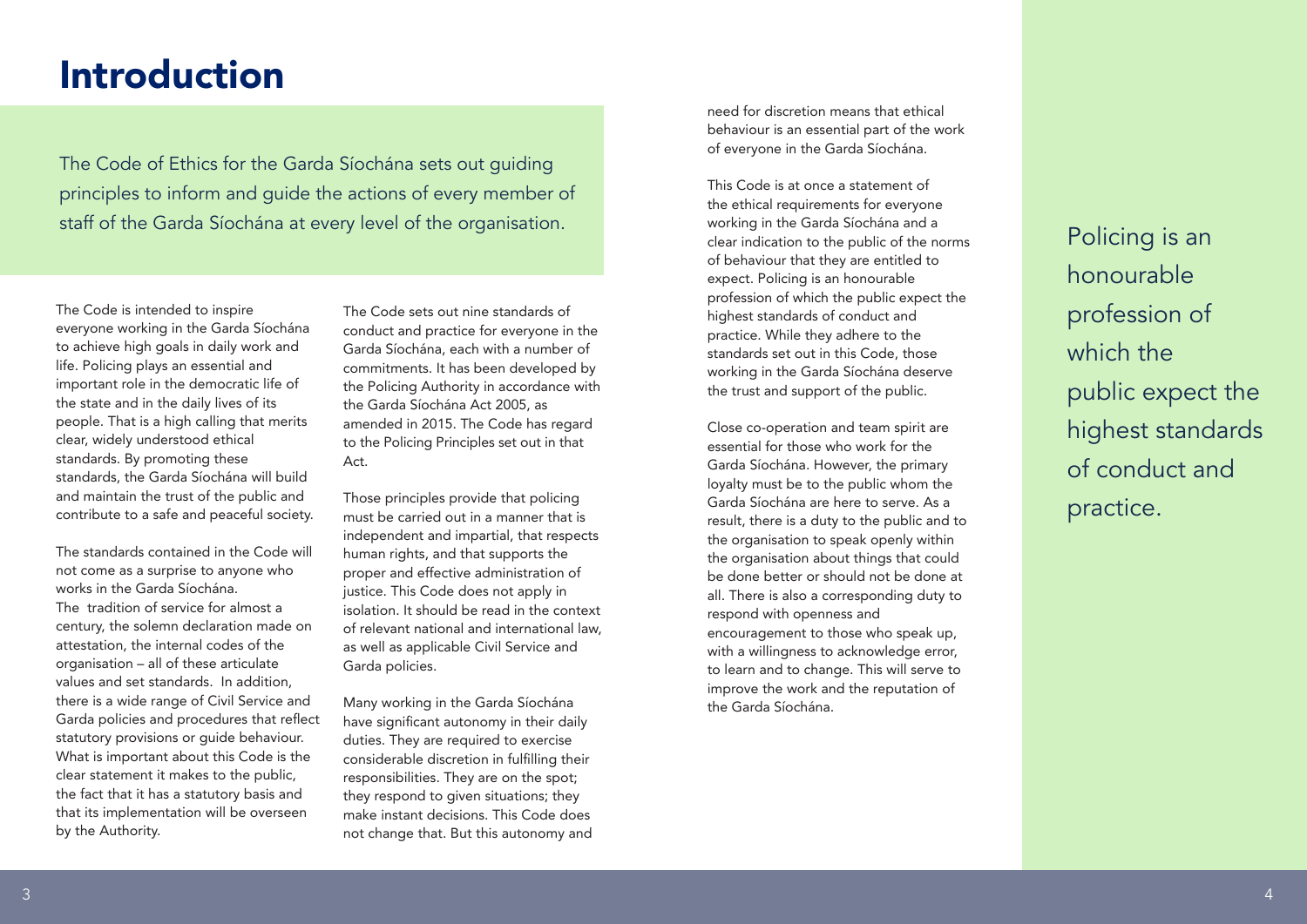Scope of Code

This Code applies to every person working in the Garda Síochána, at every rank or grade, including civilians, reserve Gardaí and sworn members. It applies both to interactions between persons working for the Garda Síochána and the public, and to interactions between colleagues within the Garda Síochána. It must be remembered that those within the Garda Síochána are entitled to the same rights and protections as those they serve.

#### Embedding the Code of Ethics

It is envisaged that the Code should permeate all areas of work of the Garda Síochána. The incorporation of the Code of Ethics into training programmes, including specialist training, will be important to ensure that this Code becomes a living document that guides behaviour and decision-making.

The Authority envisages that the Code should underpin processes such as recruitment, the evaluation of performance, and the assessment of suitability for promotion and appointment to specialist units. It should also inform operational planning, the development of policies and the conduct and review of investigations. No area, however sensitive, should be beyond the reach of the Code.

The Code will co-exist with and support the Garda Discipline Regulations and the Civil Service Code of Standards and Behaviour. It does not replace them. As amended, the Garda Síochána Act 2005 no longer provides that a breach of the Code may be a breach of the Garda Discipline Regulations.

However, given the nature of the commitments in this Code, behaviour that is contrary to the Code will often also constitute a breach of discipline. Such behaviour, and in particular, serious or persistent failure to observe the Code's requirements may have consequences under the Garda Discipline Regulations or the Civil Service Code of Standards and Behaviour.

Where the failure to honour the Code is of a minor nature, the appropriate course of action may be for a manager or colleague to speak to the individual about the matter and to offer guidance and support where this is needed.

Because this Code establishes standards of conduct and practice for everyone

working in the Garda Síochána, it may be referred to in court and disciplinary proceedings. Everyone who works for the Garda Síochána is ultimately responsible for his or her own behaviour, and therefore are required to understand and adhere to the contents of this Code. The Authority expects that arrangements will be made for everyone to whom the Code applies to make a formal commitment to its observance.

The Code will be a living document that the Authority will review at least every three years and may revise as appropriate. The Policing Authority will also oversee the implementation of this Code. Observance of the Code should be the hallmark of everyone in the Garda Síochána and a reflection of each individual's commitment to service in the community and to the objectives of the organisation.

It must be remembered that those within the Garda Síochána are entitled to the same rights and protections as those they serve.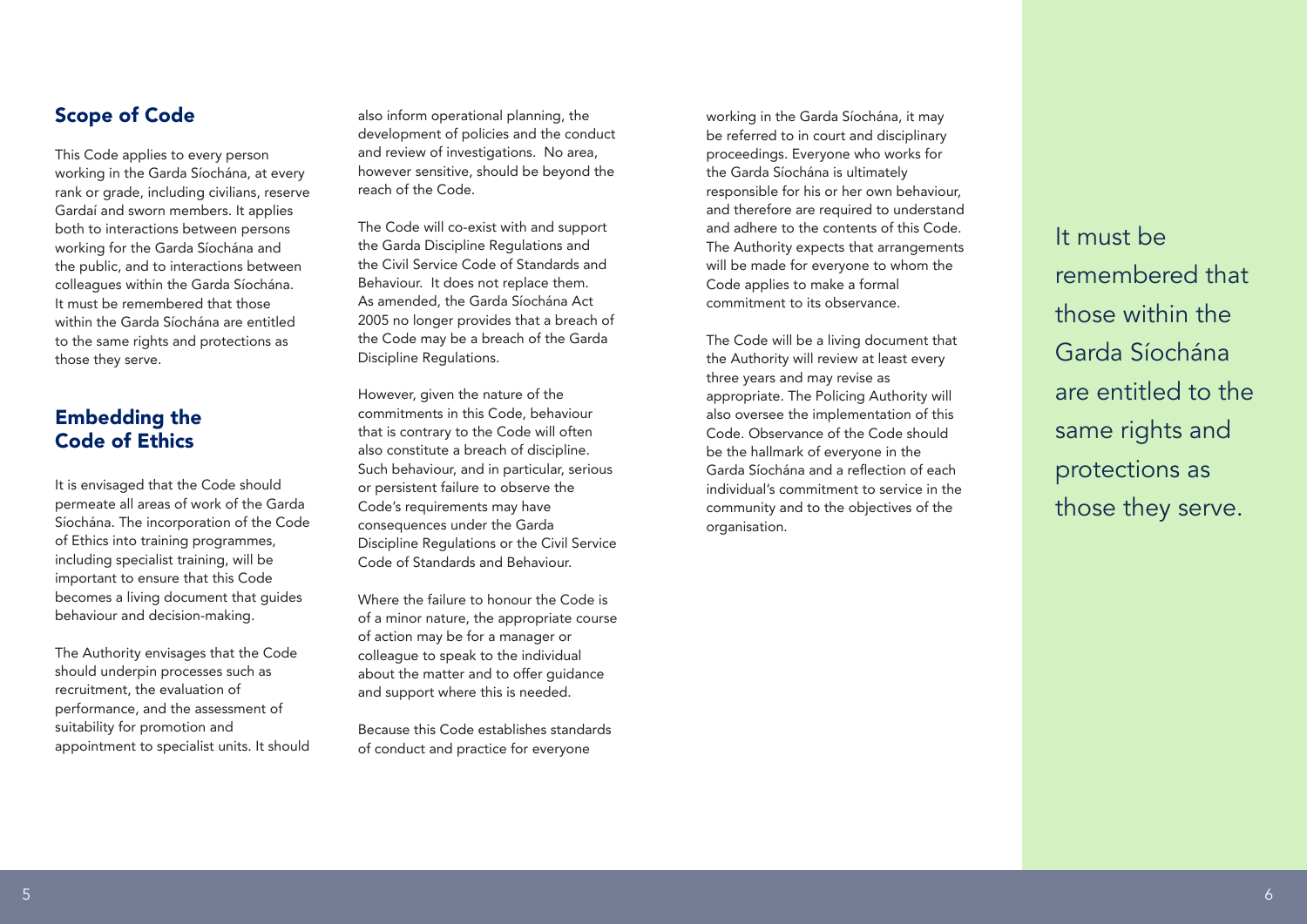# Ethical Standards and Commitments

This Code contains ethical commitments relating to the following standards:

#### Duty to Uphold the Law

Honesty and Integrity

Respect and Equality

Authority and Responsibility

Police Powers

Information and Privacy

Transparency and Communication

Speaking Up and Reporting Wrongdoing

Leadership

#### Duty to Uphold the Law

In a democratic society, the role of the police is to protect and serve society, keep the peace, enforce the law and ensure the safety of the community.

In order to achieve this, the Garda Síochána must enjoy the trust and confidence of the society which it serves.

It will gain and maintain this trust by acting, and being seen to act within the law and by applying the law fairly towards others. For anyone working in the Garda Síochána this is the starting point for all other commitments.

#### **Commitment**

- I will uphold and obey the law and fulfil my responsibilities in a fair and impartial way.

The Garda Síochána must enjoy the trust and confidence of the society which it serves.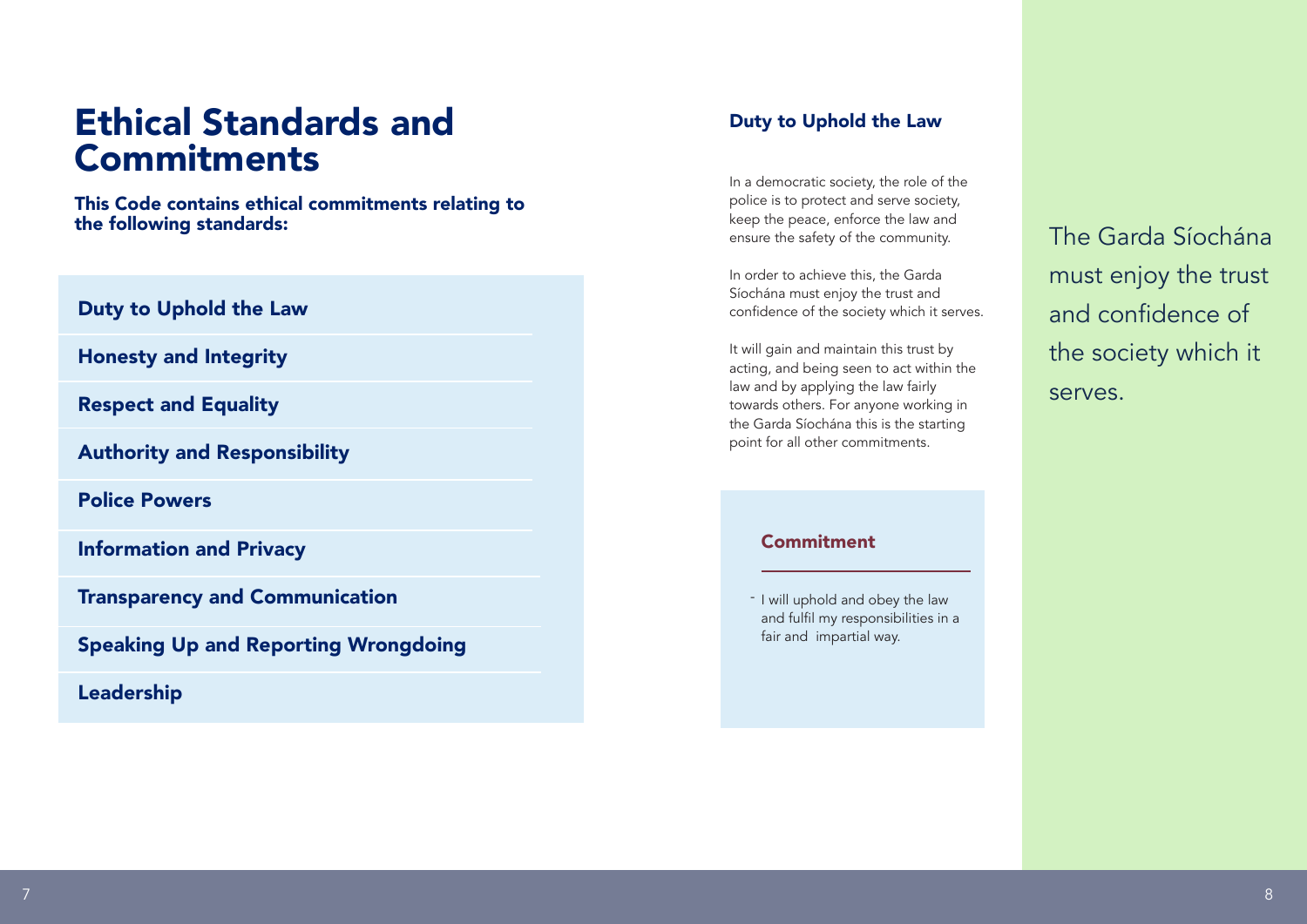The public, your colleagues, the courts and other organisations expect and rely on you to tell the truth. By acting with honesty and integrity, you gain and maintain their trust.

### Honesty and Integrity

The honesty and integrity of the Garda Síochána are critical to the functioning of the criminal justice system and for our democracy. The public, your colleagues, the courts and other organisations expect and rely on you to tell the truth. By acting with honesty and integrity, you gain and maintain their trust.

To meet this standard, and to ensure the public can have confidence that you are acting impartially and fairly, you must not use your position to gain personal advantage or place yourself under an obligation which might influence you in the performance of your duties.

#### Commitments

- I will be honest and will act with integrity.
- I will always seek the truth by establishing and reporting facts in an honest and objective way.
- I will not abuse my power or position and will have the courage to oppose and report any such abuses by colleagues.
- I will act in the public interest and not allow circumstances to arise that might compromise, or appear to compromise, myself or the Garda Síochána.
- I will appropriately declare and manage any actual or potential conflict of interest that might impair my ability to carry out my duty or weaken public confidence in the Garda Síochána. This includes any conflict that might arise from a personal or business relationship outside of my work in the Garda Síochána.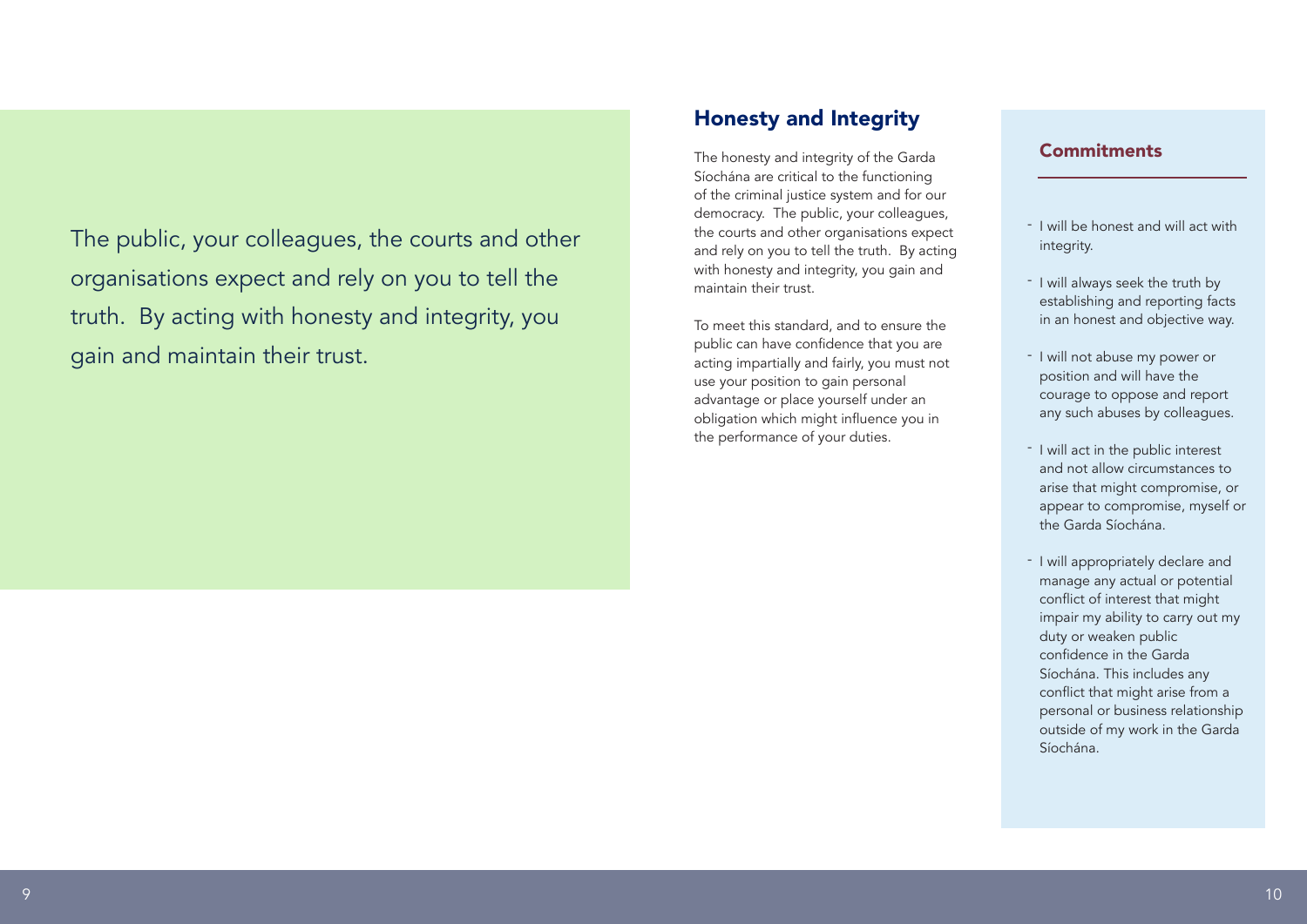#### Respect and Equality

Because you work in the Garda Síochána, you have the opportunity to play a fundamental role in protecting and defending the dignity and human rights of all people. This includes treating everyone with respect and fairness, and standing up against discrimination and unfair treatment. Certain categories of people, and in particular children, require special consideration because of their vulnerability. In addition, an active approach is needed to build a culture of trust and cooperation with communities who previously had limited or challenging relationships with the Garda Síochána.

These responsibilities relating to human rights and equality are underpinned by the Constitution, and human rights law including the European Convention of Human Rights. Irish equality legislation sets out certain grounds of discrimination. In order to defend the dignity and equal rights of the people you come into contact with, you should respect the fact that there may also be other examples of wrongful grounds for discrimination, and this standard reflects this.

#### Commitments

- <sup>-</sup> I will recognise and respect the dignity and equal human rights of all people.
- <sup>-</sup> I will treat people with courtesy and respect.
- <sup>-</sup> I will treat everyone with fairness at all times, and not discriminate wrongfully.
- I will oppose and challenge any behaviour or language that demonstrates discrimination or disrespect, in particular with regard to vulnerable individuals or minority groups.
- <sup>-</sup> I will be sensitive to the vulnerabilities of individuals, for example because of their age or a disability. I will be sensitive to the difficult circumstances individuals may find themselves in when in contact with the Garda Síochána. ------
- I will show appropriate understanding and empathy to people I come into contact with.

I will make accommodation for an individual's particular needs where possible. Wherever possible, I will take steps to improve relationships with the public, in particular with individuals or groups that may have previously had a limited or challenging relationship with policing services.

#### Examples of wrongful reasons for discrimination

 $\frac{5}{2}$  conducting the repeating formula and the space of example and the space of example and the space of example and the space of example and the space of example and the space of example and the space of example and Age, Disability, Family status, Gender, Marital status, Membership of the Traveller Community, Religion, Race, Colour, Nationality, Ethnic or National origins, Sexual orientation, Gender non-conformity, Political opinion, Residence status, Social origin.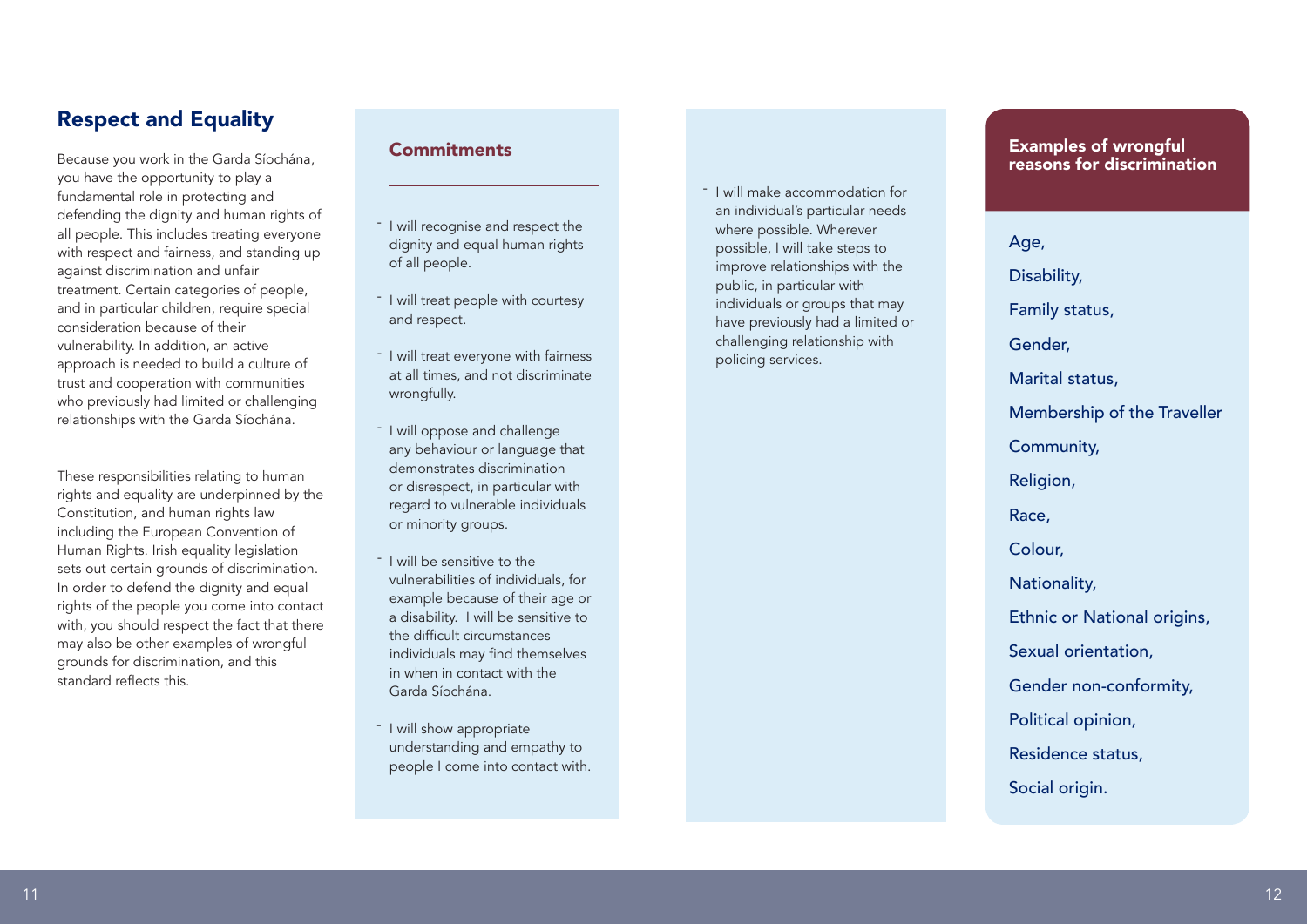#### Authority and Responsibility

The authority that you have because of your position places a responsibility on you to exercise that authority and influence in a way that is lawful, proportionate, and ethical. It also places a responsibility on you to make sure that you can perform your duties to the best of your ability, for example by being prepared for work in every way.

When there is a power imbalance between you and another person, whether a member of the public or a colleague, you must be conscious of this and behave in a responsible and considered way at all times.

#### **Commitments**

- I will act with self-control, even when provoked or in volatile situations.
- I will take responsibility for my actions and omissions, and I will be accountable for them.
- I will support my colleagues to the best of my ability as they carry out their duties and responsibilities.
- I will only give instructions that I reasonably believe to be lawful and I will carry out lawful instructions to the best of my ability.
- I will challenge instructions that I believe to be unlawful or contrary to the principles set out in this Code.
- I understand that any decision not to follow an instruction needs to be fully justified.
- I will make sure that I do not take any substance, such as alcohol or drugs, that will make me unfit for work. -
- I will report to a supervisor if I am unfit for work for any reason.
- I will use all information, training, equipment and management support I am provided with to keep myself safe and up to date with my role and responsibilities.
- I will endeavour to ensure the proper, effective and efficient use of public money and resources.
- I will not use social media and mobile communications in a manner that may be perceived as discriminatory, bullying, victimising or unprofessional.

I will support my colleagues to the best of my ability as they carry out their duties and responsibilities.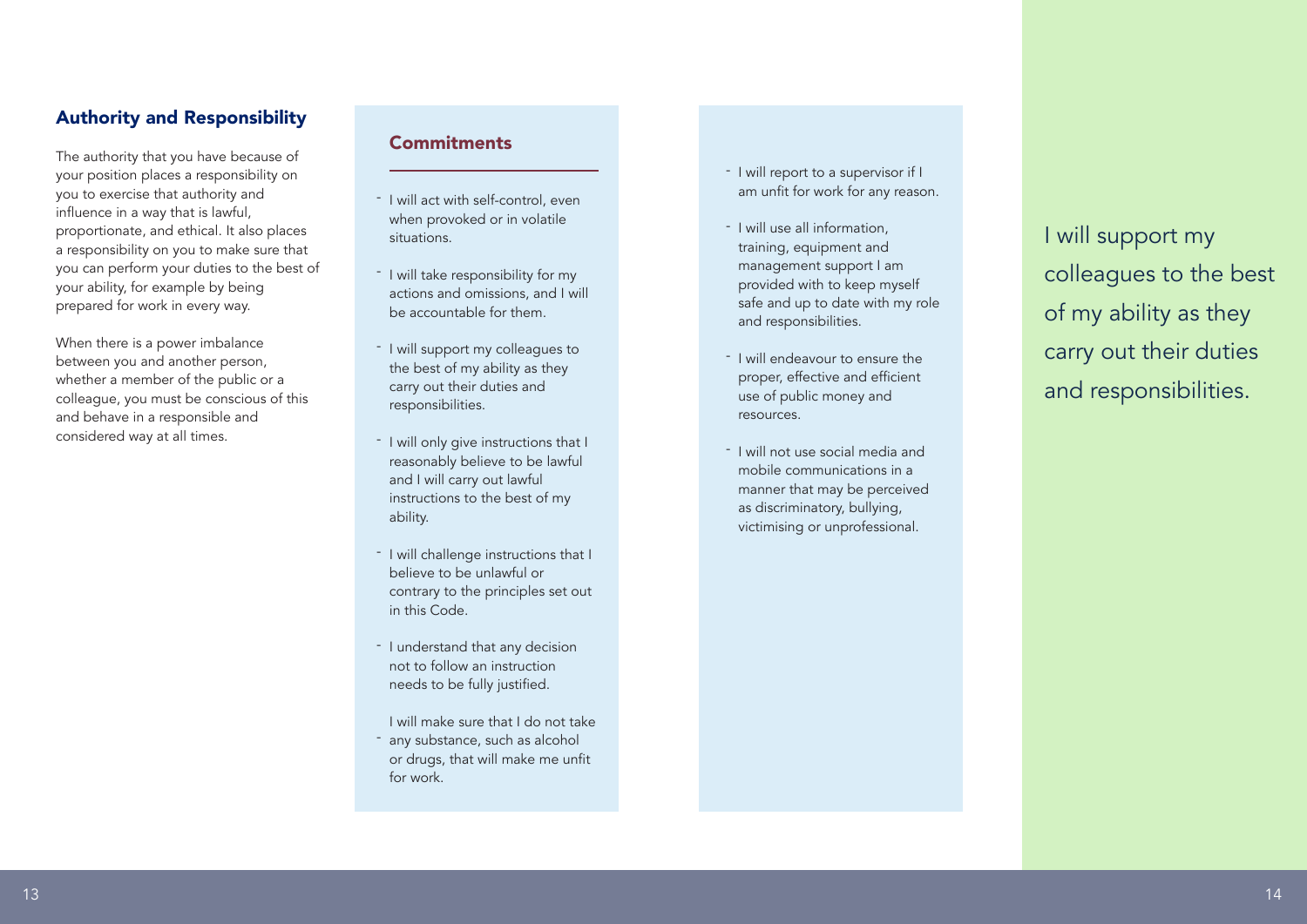#### Police Powers

The Garda Síochána has wide-ranging, intrusive powers so that it can perform its functions. Members of the Garda Síochána have the discretion and authority to use significant police powers including powers to stop and search, detain and arrest people, use force, take samples and conduct surveillance. There will be times when law and public safety will oblige Gardaí to use these powers.

Individual members of the Garda Síochána will often have to make decisions about the use of these powers on the spot, sometimes in tense situations. The ethical standards set out in this Code should inform those decisions.

For the individuals affected, the exercise of those powers can be intrusive and can interfere with their human rights. For wider society, the improper use of those powers can have negative consequences for the relationship between the Garda Síochána and the community. For these reasons, police powers should not be used unnecessarily or unreasonably.

This standard will also apply to civilians and reserve members where they perform relevant functions.

#### **Commitments**

- <sup>-</sup> I will respect the human rights of all people, including the right to life, to security of the person and bodily integrity; to freedom of expression; to freedom of assembly and association; to privacy; and to be free from arbitrary arrest or detention.
- When it is necessary to use police powers to achieve an objective, I will make sure that my actions are in accordance with the law and proportionate.
- Every time I make a decision as to whether or not to use police powers I will be prepared to account for my actions. Wherever possible, I will explain my decisions to individuals affected.
- When a situation requires me to use force I will, as soon as possible, make sure that the person I used force against is safe and receives any necessary assistance.

When it is necessary to use police powers to achieve an objective, I will make sure that my actions are in accordance with the law and proportionate. the disk dependent of the state of the state of the state of the state of the state of the state of the state of the state of the state of the state of the state of the state of the state of the state of the state of the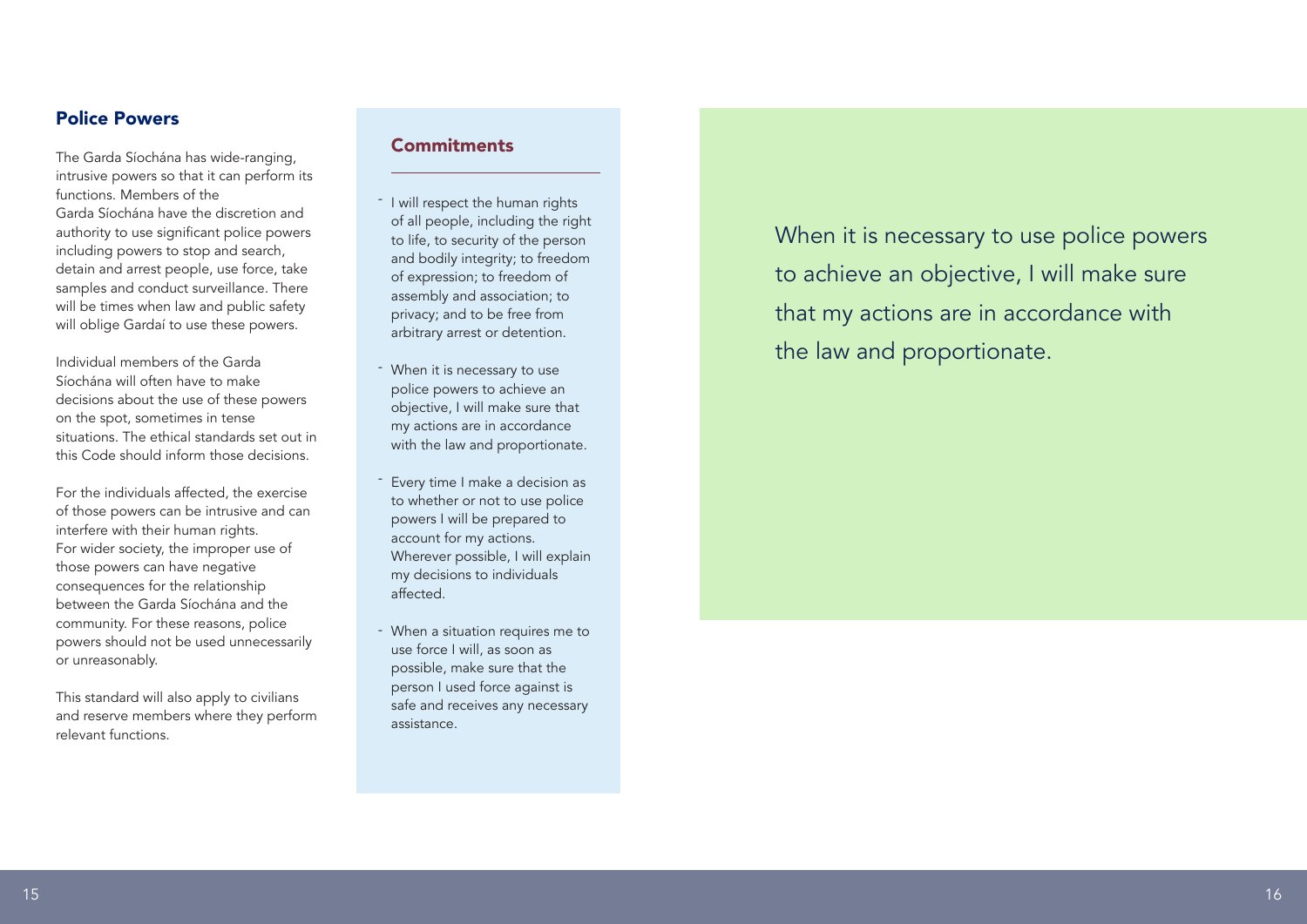#### Information and Privacy

To do its work, the Garda Síochána must collect, access and manage personal and other information, including sensitive information. To get information, the Garda Síochána relies on a range of people, including victims and witnesses of crime, accused persons, informants and state agencies.

You must treat information that is provided to the Garda Síochána with respect and in accordance with the law. This protects the rights of people who provide information and the rights of people to whom the information refers. It also ensures that the public feel safe in volunteering information to the Garda Síochána.

#### **Commitments**

- I will recognise and respect every person's right to privacy. I will interfere with this right only when it is lawful and necessary to achieve a legitimate objective.
- I will never hide, exaggerate, invent, interfere with or improperly destroy information or evidence.
- I will gather, retain, access, disclose or process information only in accordance with the law and principles of data protection.
- I will not improperly convey Garda information to the media or any third party.

I will recognise and respect every person's right to privacy. I will interfere with this right only when it is lawful and necessary to achieve a legitimate objective.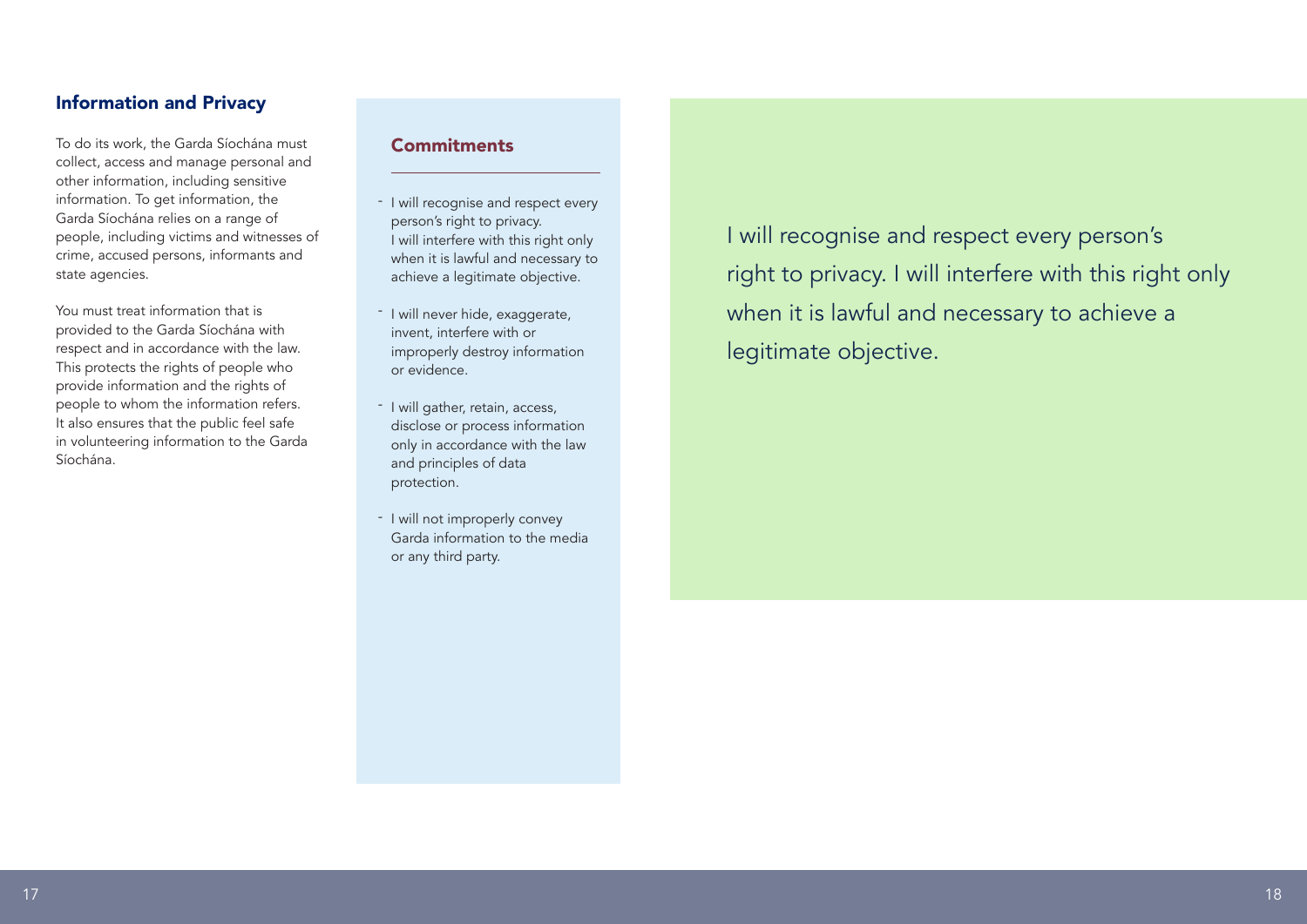#### Transparency and Communication

By being open and transparent, you improve public trust and confidence in the services of the Garda Síochána and gain the trust of your colleagues. Public oversight and scrutiny of the Garda Síochána help the organisation to learn and improve as a policing service.

Through your work in the Garda Síochána you provide a service to the public and are accountable to the public for your actions. The reasons for your actions may not always be understood by others, including the public. You must be prepared to explain them as fully as possible. This will help the people affected by your actions to see that they are being treated fairly.

#### **Commitments**

- I will communicate and cooperate openly and effectively with colleagues, the public and with other organisations as much as possible.
- I will give timely and truthful information as long as this is in accordance with the law and does not compromise an ongoing investigation. Examples of this include updating victims and witnesses about investigations.
- I will fulfil any duty to disclose information and records, including information for accused people or for the Garda Ombudsman, in accordance with the law and in a timely, truthful and transparent manner.
- I will make sure that victims of crime are made aware of their rights as soon as possible.
- I will make sure that I communicate information in a manner that is respectful, easy to understand and sensitive to the circumstances. -
- I will keep accurate, complete records, especially of all interviews and complaints.
- I will make sure that, unless the nature of an assignment prohibits it, I will openly display my Garda identification when I am at work.

I will make sure that I communicate information in a manner that is respectful, easy to understand and sensitive to the circumstances.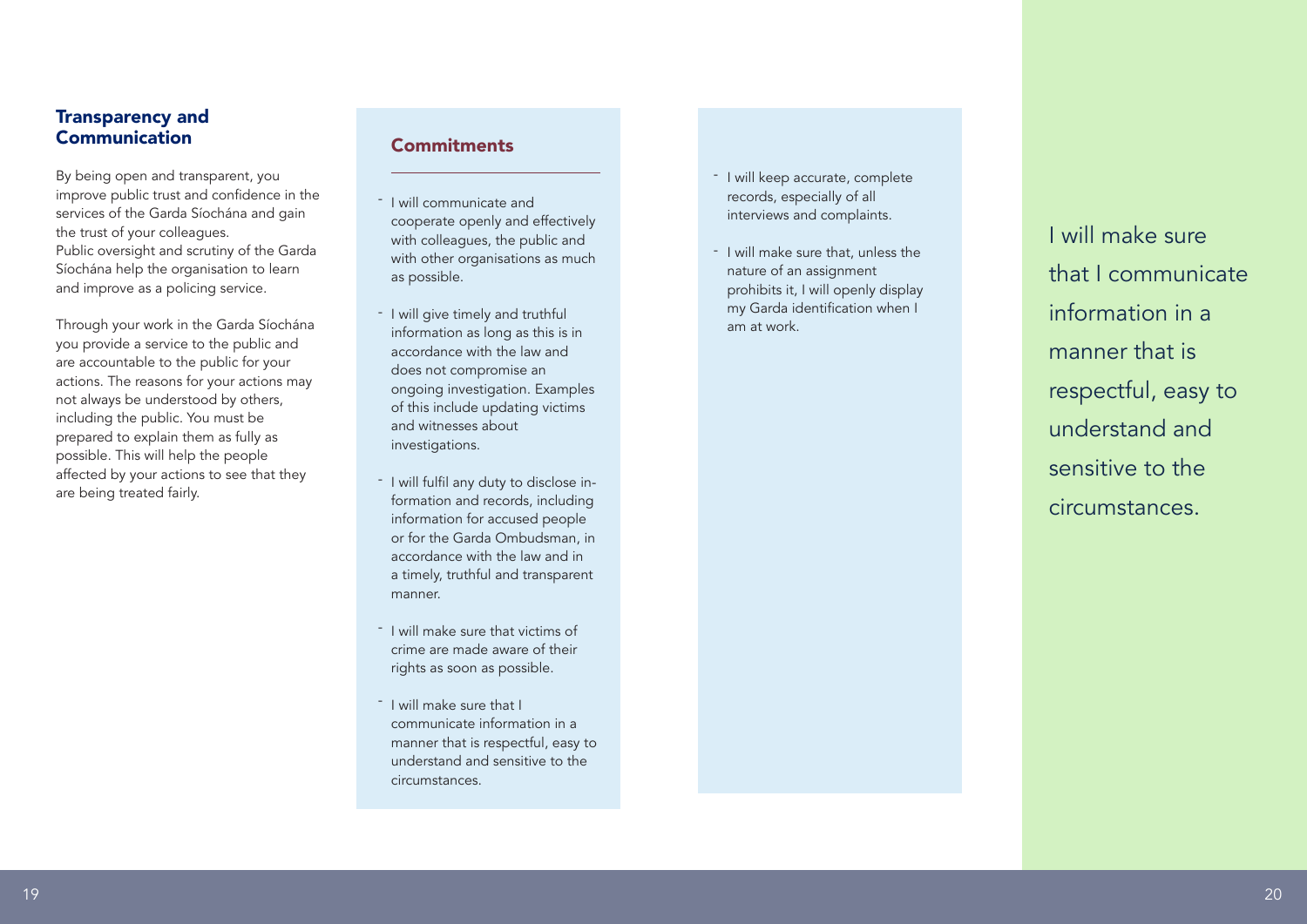#### Speaking Up and Reporting **Wrongdoing**

All organisations benefit from free expression of opinion and from an open environment where views are welcomed valued and taken into account. This is particularly so for policing services such as the Garda Síochána because they play such an important role in society.

Speaking up against wrongdoing or poor practice identifies or prevents harm, fraud, corruption and injustice. It reassures the public that the Garda Síochána holds itself to the highest standards in all its work. A culture that promotes speaking-up also protects and reassures those within the Garda Síochána.

Everyone who works for the Garda Síochána is responsible for challenging and reporting wrongdoing. It is the particular responsibility of senior managers to set the example for how the Garda Síochána deals with wrongdoing, at whatever level, and to respond to matters raised by staff. All managers must support, encourage and facilitate speaking up at every level in the organisation, and ensure that everyone involved is treated fairly.

#### **Commitments**

- I will never ignore a colleague's unprofessional, unethical, illegal, or corrupt behaviour, regardless of the person's identity, role, rank or grade.
- I will protect the integrity of the Garda Síochána by rigorously opposing unprofessional, unethical, illegal, or corrupt behaviour. Where the seriousness of the issue warrants it, I will report, challenge or take action against such behaviour.
- I will support any colleague who speaks up in accordance with the law and this Code and challenge anyone who victimises a person for speaking up.

#### Additional commitments of managers

- I will encourage and facilitate speaking up and reporting wrongdoing at every level in the organisation.
- I will ensure that matters brought to my attention are considered, are investigated where necessary, and the appropriate action taken.
- <sup>-</sup> I will be open to matters raised by colleagues and learn from feedback and from reports of wrongdoing.

Everyone who works for the Garda Síochána is responsible for challenging and reporting wrongdoing.